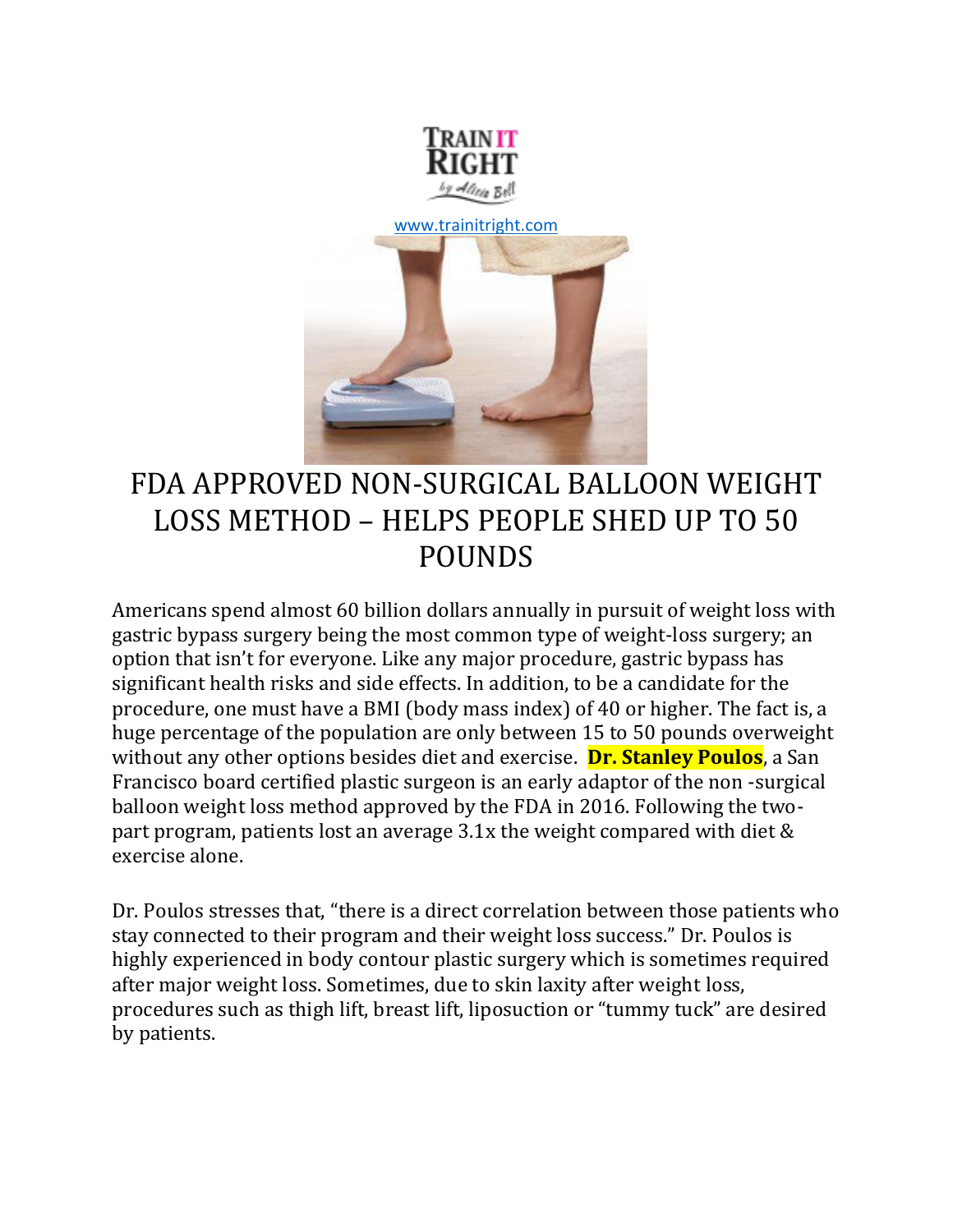#### *Who is an ideal candidate for the balloon weight loss method?*

It is appropriate for patients with a BMI of 30 to 40 that have not had previous weight loss surgery. Patients diagnosed with bulimia, binge eating, compulsive overeating, high liquid calorie intake habits or similar eating related psychological disorders are not good candidates.

## *How does the balloon method work?*

This non-surgical outpatient procedure begins with a diagnostic endoscopy to ensure that there are no contraindications and that it is safe to perform. Once the patient is mildly sedated and comfortable, the procedure can begin. The deflated gastric balloon is inserted through the esophagus and into the stomach. A syringe is then used to fill the balloon with a sterile saline solution. Once the weight loss balloon has been filled with saline, it expands to approximately the size of a grapefruit. The entire procedure takes about 20 minutes. Patients can usually return home after the placement or removal procedures within 30 minutes. Over the last 20 years this procedure has helped over 277,000 people. The gastric balloon encourages portion control while patients make healthy changes to diet and lifestyle.

#### *How long does the balloon stay in place?*

The balloon remains in the stomach for the first six months after the procedure. With the stomach balloon and Dr. Poulos' support team, patients usually see the most drastic results in the first six months. It is very important to use this time to develop healthy habits that will continue for not only the 12-month weight loss program, but for the rest of one's life.

#### *What to expect after the balloon placement.*

Over the first 14 days after placement, patients may experience nausea or vomiting. Dr. Poulos recommends a liquid diet for his patients during the first week to help manage these symptoms. Also prescribed are effective anti-nausea drugs to help the patient through the initial stage.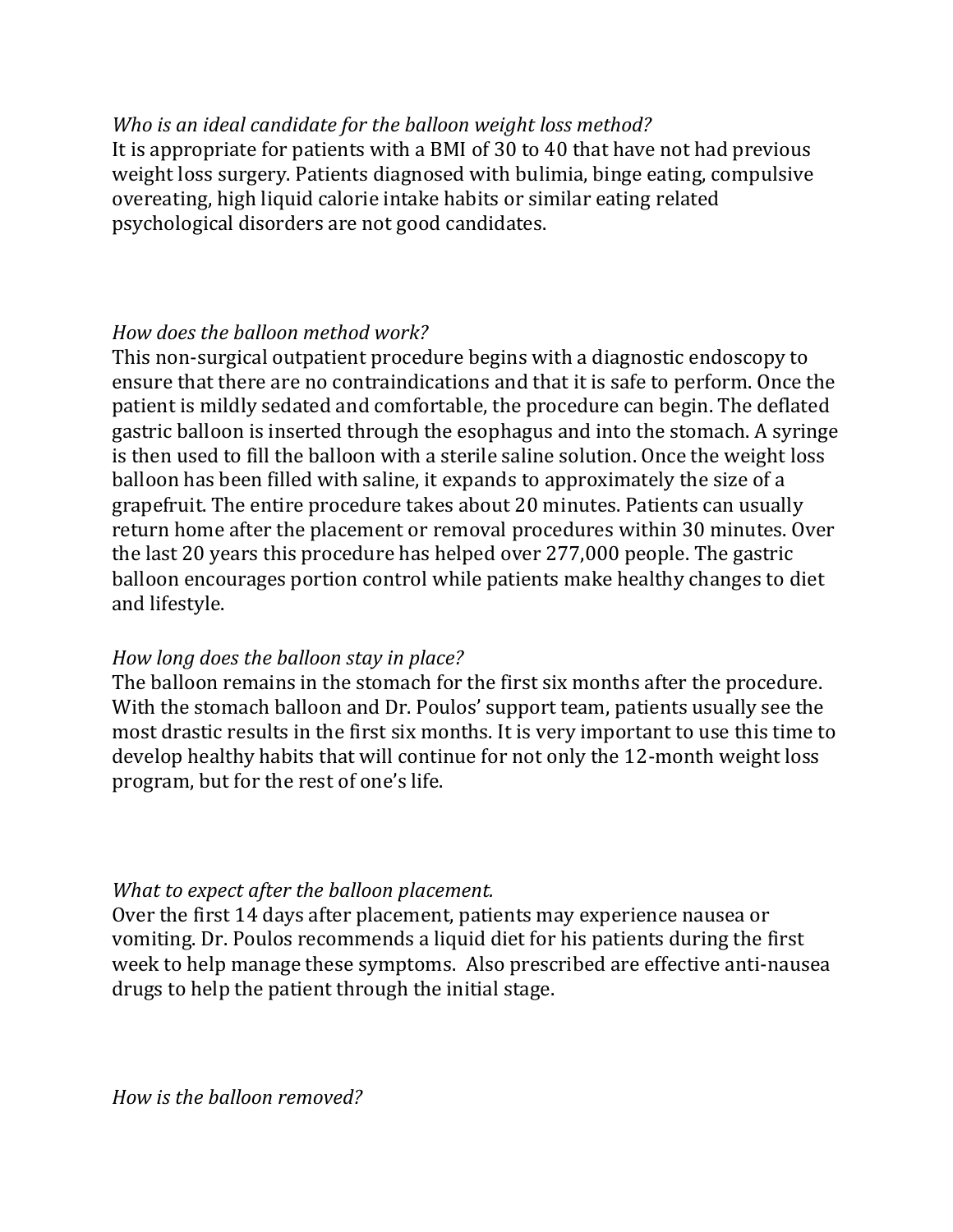Once the stomach balloon has been in place for six months the balloon is removed. The simple and non-surgical procedure is very similar to the placement process. Once the gastric balloon has been removed, it is very important to continue working closely with Dr. Poulos' team and coaches to follow the personal diet and exercise plan provided. This will help to keep you in a positive and healthy mindset while achieving your weight loss goals.

### *Additional benefits of the balloon weight loss method.*

ü It's been shown that the average person loses 3x more weight with this procedure than with diet and exercise alone. Here are some of the reasons why:

ü Diets can leave you feeling hungry or dissatisfied. This procedure helps by taking up room in the stomach and encouraging portion control.

ü When you're overweight, exercise can be challenging and uncomfortable. With The Balloon Weight Loss Method aiding your weight loss, physical activity can be more comfortable.

ü There are no incisions, stitches, or scars.

ü Unlike gastric bypass surgery, this procedure is not solely for the morbidly obese.

ü The procedure takes 20 minutes and most patients return home the same day.

ü The balloon is only placed temporarily.

ü The procedure is intended to work with a fitness and nutrition regimen for optimal results.

*Cost:* The general cost for the procedure is \$8,000 to \$10,000 nationwide and can be used with patients 22 and older who fit all of the medical criteria.

About Dr. Stanley Poulos

Dr. Poulos specializes in cosmetic breast surgery and body contouring procedures. He helped pioneer the quick lift facial rejuvenation surgery in